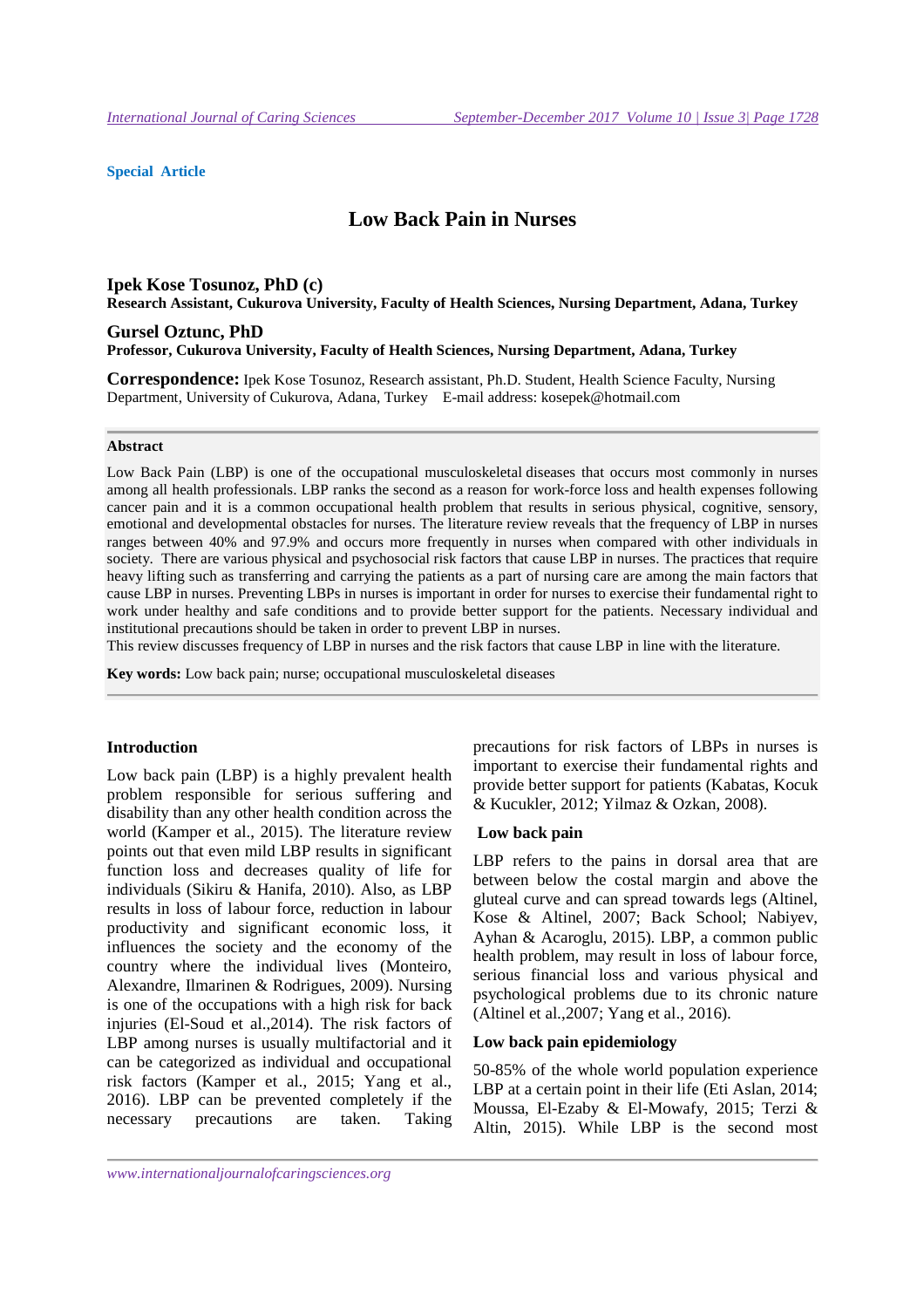frequently occurring health problem following flue (Kabatas et al., 2012), it is the second most common cause for consulting a doctor (Carneiro & Rittenberg, 2010); the 5th for inpatient treatment and the 3rd among diseases that require a surgery (Kutsal et al., 2008). It is stated that LBP frequency is 75% in Finland; 80% in the USA and 25.7% among workers in the USA in 2010 (Eti Aslan, 2014; Yang et al., 2016). In the world, LBP prevalence is 12% momentarily, 23% monthly, 38% annually and around 40% for the life course for adults. The life-long prevalence for Turkey is 50% for urban areas and 80% for rural areas (Nabiyev et al., 2015).

### **Low back pain in nurses**

The nurses who work for protection, development and improvement of health in cases of health problems for individuals and families spend more time with the patients when compared with other health professionals and provide direct care for the patients (Akinci, Dereli & Sert, 2014). Therefore, it is known that the frequency of LBP is higher in nurses when compared with other health professionals (Altinel et al., 2007; Kabatas et al., 2012; Terzi & Altin 2015) and rest of the society (Meydanlıoglu, 2013; Terzi & Altin, 2015). LBP may distort the nurses' performance regarding their daily life activities and hinder their interpersonal relations, result in various psychological problems and affect the quality of life adversely (El-Soud et al.,2014; Hinmikaiye & Bamishaiye, 2012). Moreover, LBP also affects the economy of the countries adversely due to labour loss of nurses, reduction in work efficiency and other financial costs (Sharma, Shrestha & Jensen, 2016). Nurses may be forced to quit their jobs or change their work places because of LBP (Moussa et al., 2015; Hinmikaiye & Bamishaiye, 2012).

### **Low back pain epidemiology in nurses**

LBP is one of the most common occupational health problems in nurses (El-Soud et al.,2014). The literature review reveals that LBP prevalence ranges between 33% and 86% for Italian nurses (Lorusso, Bruno & L'abbate, 2007) and the prevalence is annually 73.5% for Nigerian nurses (Sikiru & Hanifa, 2010). In a study conducted by Madani, Masoudi Alavi & Taghizadeh (2014) the nurses reported that low back was the most common painful area in their body. In the studies conducted by Al-Samawi & Awad (2015) in Sudan; by Rustøen (2016) in Nepal; by Shieh, Sung, Su, Tsai & Hsieh (2016) in Taiwan and by Roupa et al. (2008) in Greece, the frequency of LBP in the nurses were 87.5%, 65%, 72% and 40% respectively. Budhrani-Shani et al. (2016) stated that the frequency of LBP in nurses worldwide is about 50-80%. In the studies conducted by Petersan & Marziale (2014) and Ovayolu et al. (2014) on intensive care nurses it was found that 67% and 84.2% of intensive care nurses have LBP respectively and the ratio was 75.8% in the study conducted by Akinci et al. (2014). The study conducted by Altinel et al. (2007) found that the frequency of LBP in nurses is two times more than in doctors and chronic LBP is most often experienced by nurses with a ratio of 55.8%. In a study on occupational musculoskeletal diseases of nurses in Turkey conducted by Pinar (2010), it was found that the highest prevalence was in LBPs with 49.7% and 70% of nurses consult a doctor because of LBP.

### **Risk factors for low back pain in nurses**

Risk factors for LBP can be categorized under two major groups as individual risk factors and occupational risk factors. Occupational risk factors consist of two subgroups as physical and psychosocial factors (Akinci et al., 2014; Yang et al., 2016).

# *Individual risk factors*

It is stated tehat the individual risk factors for LBP in nurses such as increase in the age (El-Soud et al.,2014; Monteiro et al., 2009), low economic status (Kabatas et al.,2012; Yilmaz & Ozkan, 2008) and smoking (Altinel et al., 2007) increase the frequency of LBP and exercise protects low back health and reduces LBPs (Budhrani-Shani et al., 2016; Stieglitz, Vinson & Hampton, 2016).

### *Occupational risk factors*

Hospitals are places of health services that include risk factors of various degrees for occupational safety and physical, emotional and social wellbeing of nurses (Kılıc & Keklik, 2014). The nurses who spend an important part of their daily life at hospitals may be exposed to various risk factors that threaten low back health because of their working areas and occupational responsibilities (Buker, Aslan, Altug & Cavlak, 2006; Roupa et al.,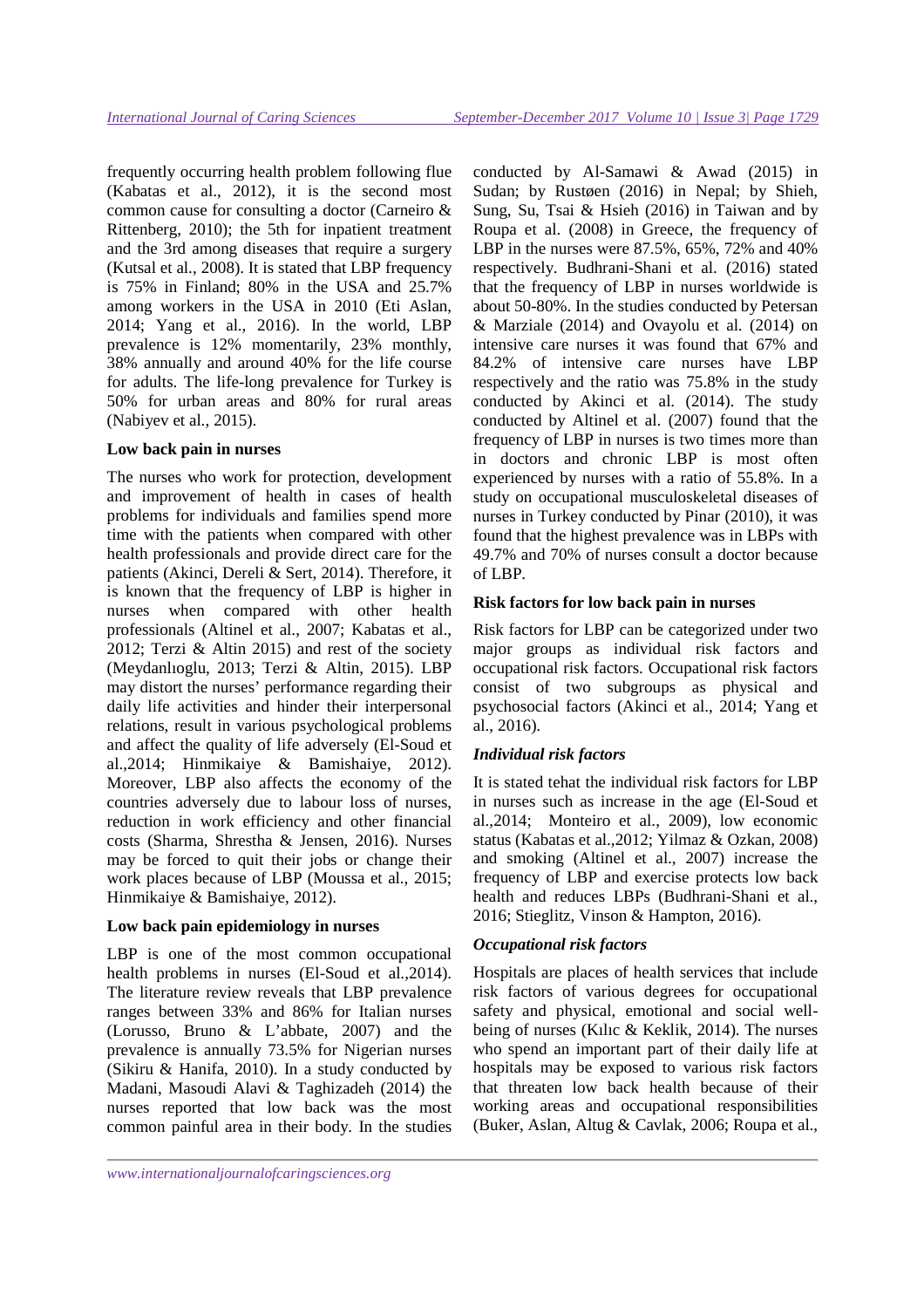2008). While the study conducted by Akinci et al. (2014) found that 92.9% of the nurses have experienced LBP after starting to work, Sikiru & Hanifa's study (2010) indicated that as the working time period increases LBPs related to physical and psychological traumas also increase.

# *Physical risk factors*

It is stated that there is a significant relation between physical factors and musculoskeletal problems (Park, Cheong, Kim & Kim, 2010) and repetitive movements, improper posture and excessive use of force are the three major factors that lead to musculoskeletal problems (Buker at al., 2006). These factors lead to excessive use of tendons, ligaments and muscles, static muscle loading and fatigue, thus increase the likelihood of low back traumas. Performing duties related to carrying without getting support or any supportive equipment may also result in LBP (Buker at al., 2006; Yilmaz, Sahin & Kuran et al., 2006).

Long working hours, excessive work load, inadequate personnel and equipment, inadequate breaks, standing up for long periods of time, working in wrong posture, disruptions of sleeping cycle and eating habits due to shifts are among the occupational risk factors that may result in LBP for nurses (Ovayolu et al., 2014; Pinar, 2010; Selvi et al., 2010). Various occupational responsibilities such as assisting patients' daily lives, positioning them on the beds, carrying and lifting them or carrying medical devices of various weights and sizes, tidying beds of various heights also increase the risk of a low back trauma for nurses. Also American Nurses Association (ANA) stated that the duties of nurses that require carrying patients are related with LBP. (Akcapinar & Inceboz, 2016; Akinci et al., 2014; El-Soud et al.,2014; Hinmikaiye & Bamishaiye, 2012; Meydanlıoglu, 2013; Moussa et al., 2015;). The study conducted on surgical nurses (Hinmikaiye & Bamishaiye, 2012) found that the factor that causes LBP the most often is carrying a patient to another bed/stretcher. It is stated in the literature that nursing practices are risk factors in development of LBPs (Shieh et al., 2016) and carrying patients is the most common factor that causes LBPs (Yassi & Lockhart, 2013). The study conducted by El-Soud et al., (2014) indicated that 85.7% of the nurses have experienced LBP stemming from carrying

heavy loads and it was found that carrying heavy loads increase the frequency of LBP. It was also found in studies conducted by Al-Samawi & Awad (2015) and Wong et al. (2012) that carrying heavy medical equipment and patients are the major causes of LBP.

It is indicated that getting support/help during nursing care practices is correlated with LBP. The study conducted by Ovayolu et al. (2014) found that conducting certain nursing practices without help/getting support from an equipment increases the frequency and intensity of LBP. The study conducted on surgical nurses by Hinmikaiye & Bamishaiye (2012) found that the nurses who position patients in beds and lifts them without getting help experience LBP more often when compared with the nurses who get help.

# *Psychosocial risk factors*

The literature review points out that the effects of psychosocial factors on health progressively increase and result in various physical problems such as LBP (Yilmaz et al., 2006; Yilmaz & Dedeli, 2014). Psychosocial factors may increase muscle tension, work related mechanical tension and perception of symptoms. Pain attacks related to physical injuries at the onset may trigger chronic dysfunction of psychological and physiological central nervous system and may result in chronic pain. In some occupational situations changes in psychosocial expectations may be related with physical characteristics and changes in biomechanical stress (Yilmaz et al., 2006). Stress and anxiety are the main psychosocial factors that may cause LBP (Moussa et al.,2015; Wong et al. 2010). The nurses' dissatisfaction about their job, lack of relaxation opportunities at the work place and lack of a supportive culture, monotonous work life, heavy work load and passive coping methods may cause stress and anxiety for health professionals (Akinci et al., 2014; Roupa et al., 2008; Yilmaz & Ozkan, 2008). Moreover, some negative situations such as long working hours, frequent night shift, occupational obligation to stay away from the family and children may result in various psychosocial problems for nurses (Akcapinar & Inceboz, 2016). The study conducted by Wong et al. (2010) found that dissatisfaction about the job increases the frequency of LBP. The study conducted by Yilmaz & Ozkan (2008)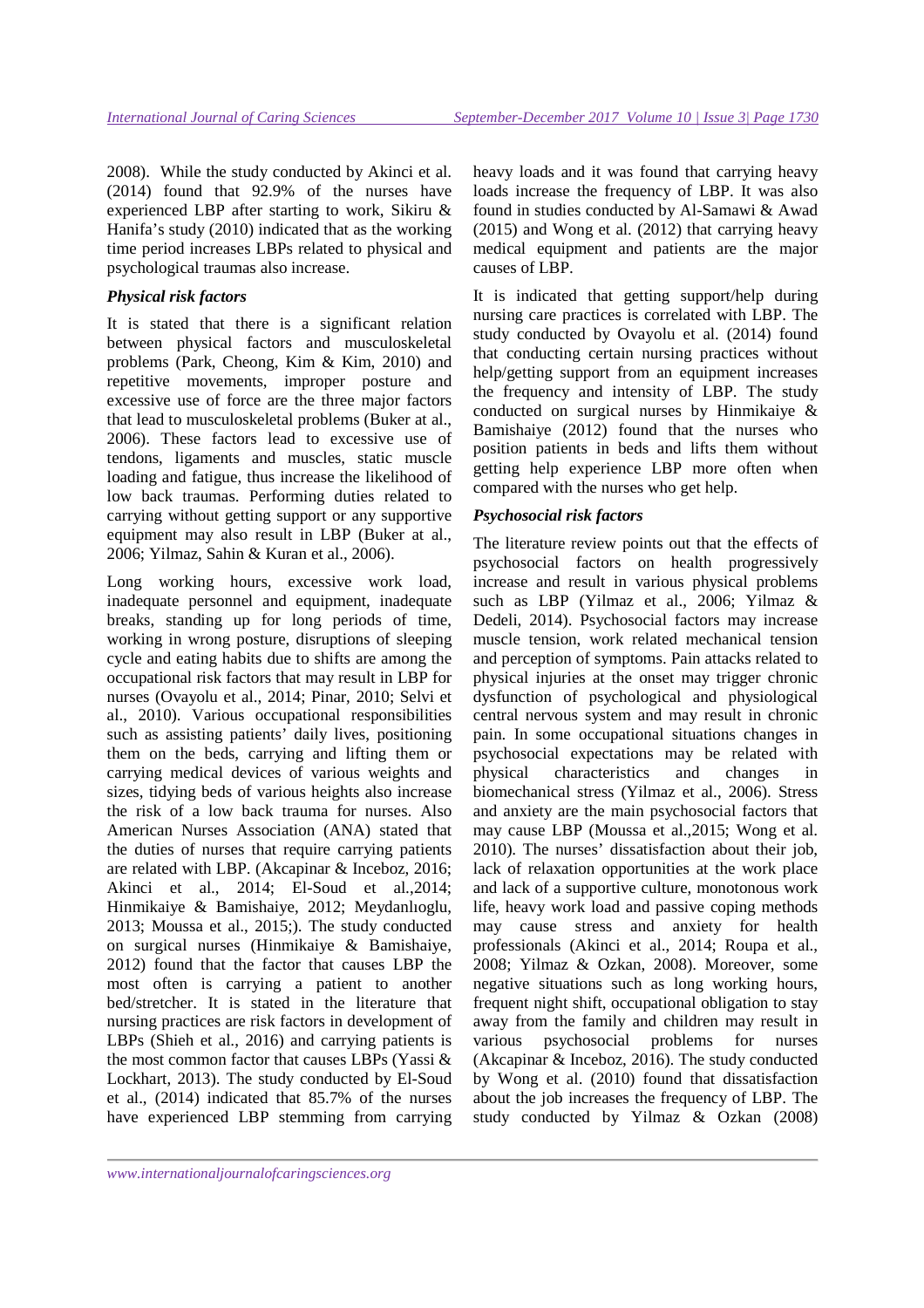indicated that the frequency of functional disability related to LBP is more in nurses who are not satisfied with their jobs. The systematic review conducted by Kamper et al.,(2015) indicated that multidisciplinary biopsychosocial rehabilitation interventions are more effective than usual care and physical treatments in decreasing pain and disability in people with chronic low back pain.

### **Prevention of low back pain in nurses**

A major characteristic of LBP, one of the occupational diseases, is that it can be prevented completely if the necessary precautions are taken. It is stated in the literature that LBP is not related to what duty is done but how it is done. In this context, sitting in a proper and controlled way, lifting legs correctly and well-balanced, exercising to strengthen low back and stomach muscles, applying principles of body mechanics correctly, abstaining from activities that presses low back area, taking breaks during occupational duties that require sitting or bending forward for a long time are important precautions. Maintaining a wellbalanced emotional and physical life by not gaining excessive weight, not smoking, following healthy diet and exercise habits are also effective in protection of low back health (Back School; Yilmaz et al.,2006).

As a conclusion, LBP continues to be a common occupational disease for nurses. However, taking precautions for prevention of LBPs in nurses is important in order for nurses to exercise their fundamental right to work under healthy and safe conditions, to maintain their professions and to provide better support for their patients (Kabatas et al.,2012; Yilmaz & Ozkan, 2008). Overall, the nurses who have important duty and responsibilities for improvement and protection of health need to protect and improve their health first in order to be able to provide effective care and be more beneficial for the patients (Yilmaz & Ozkan, 2008).

#### **References**

- Akcapinar, M., & Inceboz, T. (2016). Occupational Diseases and causes in the delivery room: Izmir Instance. Journal of Dokuz Eylul University Medical Faculty, 30 (1), 1-8.
- Akinci, A. C., Dereli, E., & Sert, H. (2014). Low back paın among nurses workıng in Kırklareli and the

assocıated factors. Journal of the Acıbadem University of Health Sciences, 1, 70-76.

- Al-Samawi, M. A. G., & Awad, H. M. A. A. (2015). Prevelenace of low back paın among nurses working in Elmak Nımer Universıty Hospıtal – Shendı - Sudan 2015. International Journal of Research-Granthaalayah, 3(9), 108-121.
- Altinel, L., Kose, K. C. & Altinel, E. C. (2007). Prevelenace of back pain and pain related factors in prefossional healthcare workers. Journal of Medical Research, 5(3), 115-120.
- Handle With Care Fact Sheet, American Nurses Association (ANA). (14.11.2016). Retrieved from http://www.nursingworld.org/MainMenuCategories/ANAMarketp lace/Factsheets-and-Toolkits/ FactSheet.html
- Back School (Low Back Education). Retrieved from http://istanbulsaglik.gov.tr/w/sb/per/belge/bel\_okulu.pdf.
- Budhrani-Shani, P., Berry, D. L., Arcari, P., Langevin, H., & Wayne, P. M. (2016). Mind-body exercises for nurses with chronic low back pain: an evidencebased review. Nursing Research and Practice, 1-10.
- Buker, N., Aslan, E., Altug, F., & Cavlak, U. (2006). Investigation of the effects of morale status and depression level on functional status in aged people living at home and community. Dumlupinar University Science Institute Journal, 10, 163-170.
- Carneiro, K. A., & Rittenberg, J. D. (2010). The role of exercise and alternative treatments for low back pain. Phys Med Rehabil Clin N Am., 21(4), 777-92.
- El-Soud, A. M. A, El-Najjara, A. R., El-Fattaha, N. A., & Hassanb, A. A. (2014). Prevalence of low back pain in working nurses in Zagazig University Hospitals: an epidemiological study. Egyptian Rheumatology & Rehabilitation, 41, 109-115.
- Eti, Aslan, F. (2014)**.** Ache Epidemiology. In: Eti, Aslan, F. (Editor). Ache Nature and Control. 2. Edition, Academician Bookstore, Ankara,9-13.
- Hinmikaiye, C. D., & Bamishaiye, E. I. (2012). The incidence of low back pain among theatre nurses: a case study of university of Ilorin and Obafemi Awolowo University Teaching Hospital. International Journal of Nursing Science, 2(3), 23- 28.
- Kabatas, S.M., Kocuk, M., & Kucukler, O. (2012). Evaluation of frequency and factors affecting low back pain in health care workers. Fırat University Medical Journal of Health Sciences, 26(2), 65-72.
- Kamper, S. J., Apeldoorn, A. T., Chiarotto, A., Smeets, R. J. E. M., Ostelo, R. W. J. G., Guzman, J., & van Tulder, M. W. (2015). Multidisciplinary biopsychosocial rehabilitation for chronic low back pain: Cochrane systematic review and metaanalysis. British Medical Journal, 350, h444.
- Kilic, R., & Keklik, B. (2014). A study about health care workers on the effect of the quality of work life and the motivation. Afyon Kocatepe University Journal